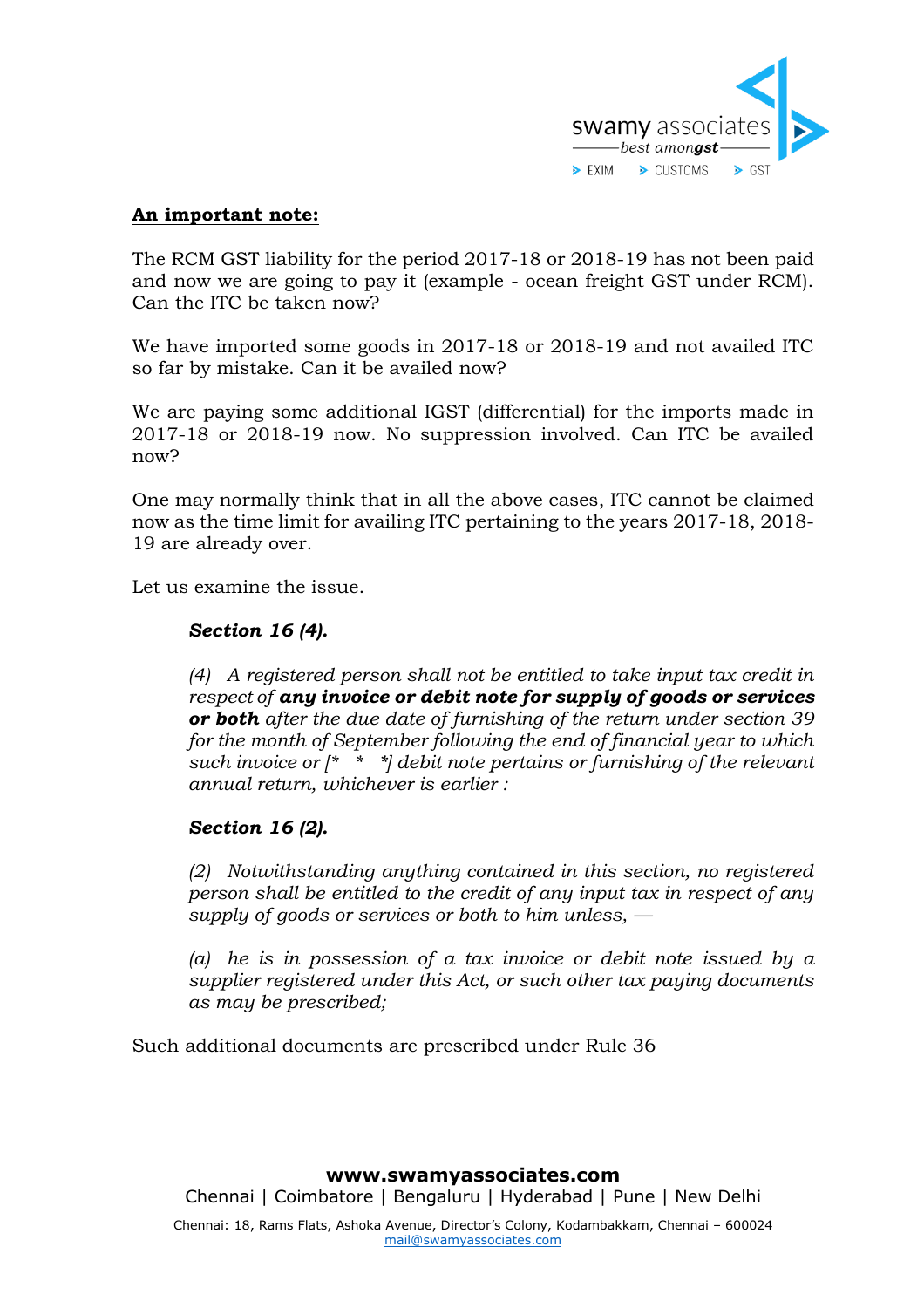

*RULE 36. Documentary requirements and conditions for claiming input tax credit.*  $- (1)$  *The input tax credit shall be availed by a registered person, including the Input Service Distributor, on the basis of any of the following documents, namely, -*

*(a) an invoice issued by the supplier of goods or services or both in accordance with the provisions of section 31;*

*(b) an invoice issued in accordance with the provisions of clause (f) of sub-section (3) of section 31, subject to the payment of tax;*

*(c) a debit note issued by a supplier in accordance with the provisions of section 34;*

*(d) a bill of entry or any similar document prescribed under the Customs Act, 1962 or rules made thereunder for the assessment of integrated tax on imports;*

*(e) an Input Service Distributor invoice or Input Service Distributor credit note or any document issued by an Input Service Distributor in accordance with the provisions of sub-rule (1) of rule 54.*

It may be noted RCM self invoice and Bill of Entry are separately prescribed as eligible documents under clauses (b) and (d) of Rule 36, respectively.

The time limit prescribed under 16 (4) applies only for the **"invoice or debit note for the supply of goods or services or both".**

This expression cannot cover BOE. It cannot cover RCM self invoice also. If the intention was to cover these documents also, 16 (4) would have been more specific. Further, RCM self invoice is not an invoice for supply of goods or services, but an invoice for the receipt. In this connection Sec. 31 (3) (f) may be referred to.

## *Section 31 (3) (f)*

*(f) a registered person who is liable to pay tax under sub-section (3) or sub-section (4) of section 9 shall issue an invoice in respect of goods or services or both received by him from the supplier who is not registered on the date of receipt of goods or services or both;*

#### **www.swamyassociates.com**

Chennai | Coimbatore | Bengaluru | Hyderabad | Pune | New Delhi